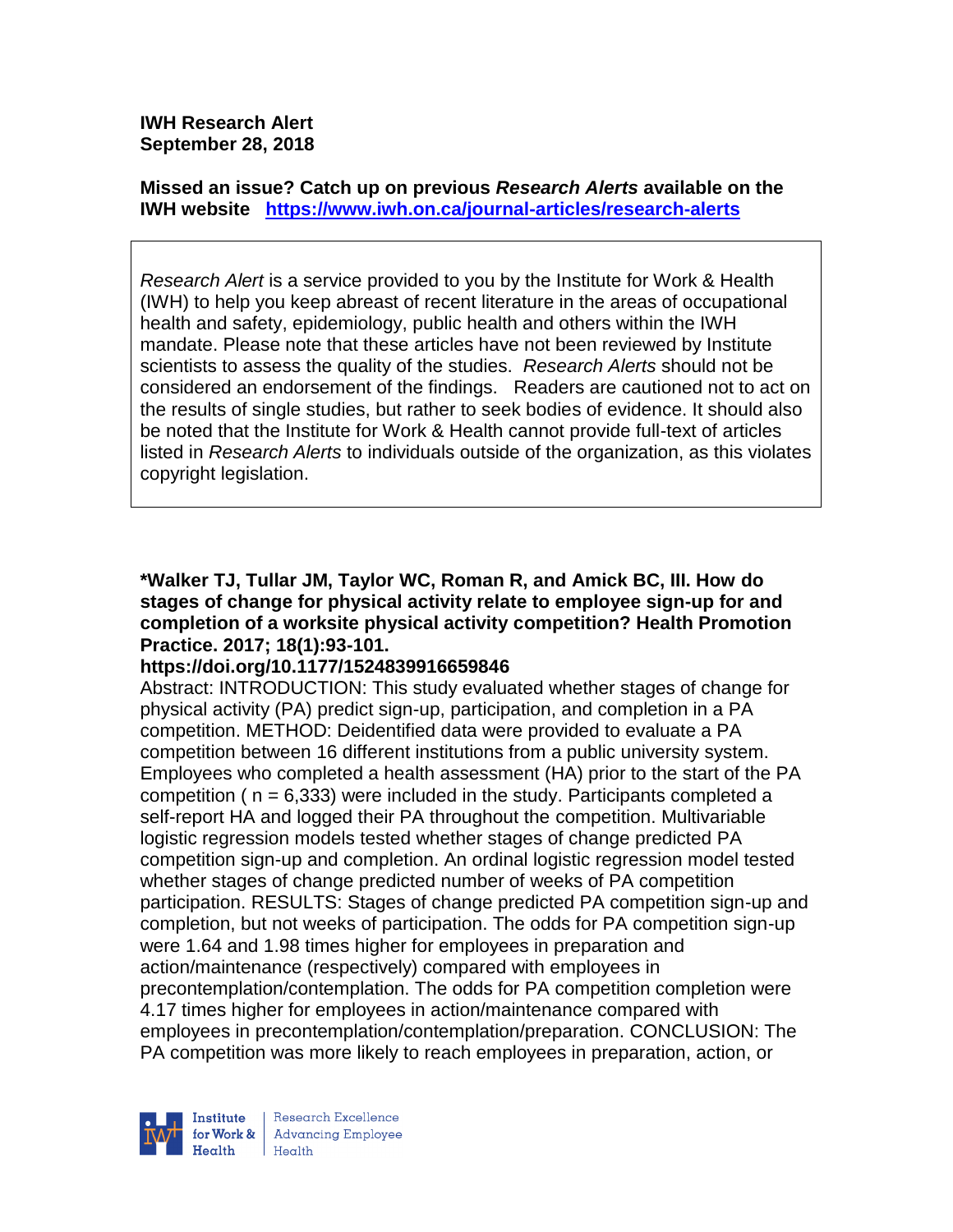maintenance stages than precontemplation/contemplation. Most of the completers were likely participating in regular PA prior to the competition

## **Buodo G, Patron E, Benvenuti SM, and Palomba D. Single-session attention bias modification training in victims of work-related accidents. Frontiers in Psychology. 2018; 9:1619.**

**https://doi.org/10.3389/fpsyg.2018.01619 [open access]** Abstract: Individuals who experienced traumatic work-related accidents frequently show cognitive deficits and biased processing of trauma-relevant information, which, in turn, could increase the risk of further accidents. The attention bias modification training (ABMT) is designed to reduce hypervigilance toward and enhance attentional disengagement from threat stimuli. The aim of the present study was to assess whether it is possible to implicitly reduce the attentional bias toward trauma-related stimuli through a single session of ABMT in individuals who experienced a traumatic occupational accident. Nineteen individuals who had experienced a traumatic work-related accident and 11 workers who never experienced a work accident (control group) underwent a preliminary assessment of cognitive performance (executive functions and sustained attention) and an evaluation of the attentional bias toward accidentrelated pictures by means of a dot-probe task. The results showed that injured workers performed more poorly than controls in tasks of executive functions and concentration abilities. Also, injured workers showed an attentional bias toward trauma reminders (i.e., faster reaction times to probes replacing trauma-related pictures). Injured workers were then randomly allocated to a single-session of ABMT ( $N = 10$ ) or to an Attention Control Condition (ACC;  $N = 9$ ). After the training, the dot-probe task was administered again to assess changes in the attentional bias toward trauma-relevant pictures. Injured workers who underwent the ABMT, but not those who underwent the ACC, showed a significant reduction of the attentional bias from pre- to post-training. Overall, these results support previous findings reporting an association between traumatic occupational accidents and cognitive dysfunctions. More importantly, these preliminary findings add to a growing body of evidence suggesting the effectiveness of a short ABMT in reducing the attentional bias after a traumatic workplace accident

**Chan APC, Yang Y, and Darko A. Construction accidents in a large-scale public infrastructure project: severity and prevention. Journal of Construction Engineering and Management. 2018; 144(10):05018010. https://doi.org/10.1061/(ASCE)CO.1943-7862.0001545** 

**Coenen P, Healy GN, Winkler EAH, Dunstan DW, Owen N, Moodie M, LaMontagne AD, Eakin EA, O'Sullivan PB, and Straker LM. Associations of office workers' objectively assessed occupational sitting, standing and stepping time with musculoskeletal symptoms. Ergonomics. 2018; 61(9):1187-1195.** 

**https://doi.org/10.1080/00140139.2018.1462891** 

Abstract: We examined the association of musculoskeletal symptoms (MSS) with



Institute Research Excellence<br>
for Work & Advancing Employee<br>
Health Health  $Heath$  Health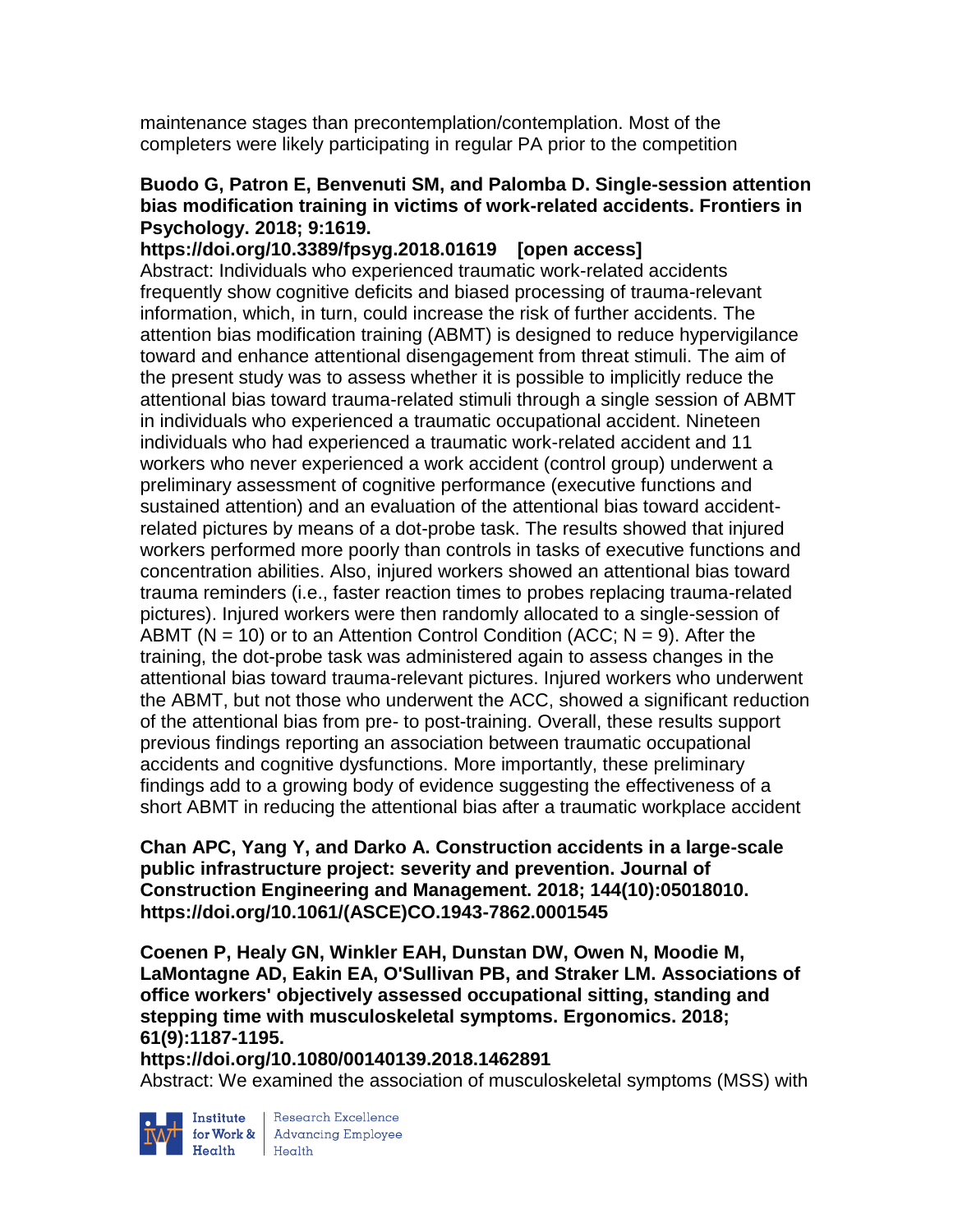workplace sitting, standing and stepping time, as well as sitting and standing time accumulation (i.e. usual bout duration of these activities), measured objectively with the activPAL3 monitor. Using baseline data from the Stand Up Victoria trial (216 office workers, 14 workplaces), cross-sectional associations of occupational activities with self-reported MSS (low-back, upper and lower extremity symptoms in the last three months) were examined using probit regression, correcting for clustering and adjusting for confounders. Sitting bout duration was significantly (p < 0.05) associated, non-linearly, with MSS, such that those in the middle tertile displayed the highest prevalence of upper extremity symptoms. Other associations were non-significant but sometimes involved large differences in symptom prevalence (e.g. 38%) by activity. Though causation is unclear, these non-linear associations suggest that sitting and its alternatives (i.e. standing and stepping) interact with MSS and this should be considered when designing safe work systems. Practitioner summary: We studied associations of objectively assessed occupational activities with musculoskeletal symptoms in office workers. Workers who accumulated longer sitting bouts reported fewer upper extremity symptoms. Total activity duration was not significantly associated with musculoskeletal symptoms. We underline the importance of considering total volumes and patterns of activity time in musculoskeletal research

## **Cunningham TR and Jacobson CJ. Safety talk and safety culture: discursive repertoires as indicators of workplace safety and health practice and readiness to change. Annals of Work Exposures and Health. 2018; 62(suppl\_1):S55-S64.**

#### **https://doi.org/10.1093/annweh/wxy035**

Abstract: Background: Small construction businesses (SCBs) account for a disproportionate share of occupational injuries, days lost, and fatalities in the US and other modern economies. Owner/managers of SCBs confront risks associated with their own and workers' safety and business survival, and their occupational safety and health (OSH) related values and practices are key drivers of safety and business outcomes. Given owner/mangers are the key to understanding and affecting change in smaller firms, as well as the pressing need for improved OSH in small firms particularly in construction, there is a critical need to better understand SCB owners' readiness to improve or adopt enhanced OSH activities in their business. Unfortunately, the social expectation to support safety can complicate efforts to evaluate owners' readiness. Objectives: To get a more accurate understanding of the OSH values and practices of SCBs and the factors shaping SCB owners' readiness and intent to implement or improve safety and health programming by comparing their discourse on safety with their self-rated level of stage of change. Methods: Indepth, semi-structured interviews were conducted with 30 SCB owner managers. Respondents were asked to self-rate their safety program activity on a 5-point scale from unaware or ignorant ('haven't thought about it at all') to actively vigilant ('well-functioning safety and health program for at least 6 months'). They were also asked to discuss the role and meaning of OSH within their trade and



Research Excellence for Work & | Advancing Employee Health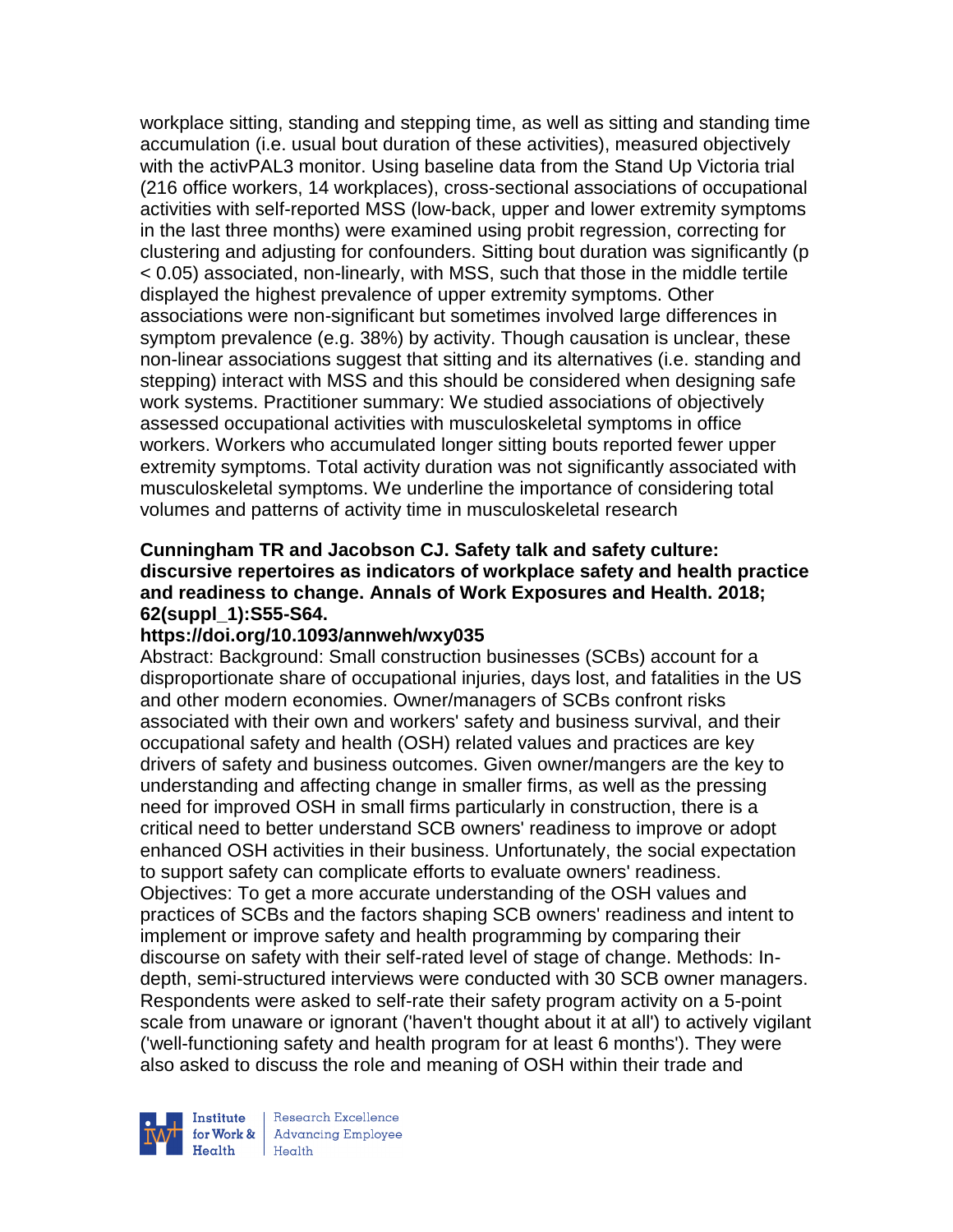company, as well as attitudes and inclinations toward improving or enhancing business safety practices. Analysis and results: Respondents' self-rating of safety program activity was compared and contrasted with results from discourse analysis of their safety talk, or verbal descriptions of their safety values and activities. Borrowing from normative and stage theories of safety culture and behavioral change, these sometimes contradictory descriptions were taxonomized along a safety culture continuum and a range of safety cultures and stages of readiness for change were found. These included descriptions of strong safety cultures with intentions for improvement as well as descriptions of safety cultures with more reactive and pathological approaches to OSH, with indications of no intentions for improvement. Some owner/managers rated themselves as having an effective OSH program in place, yet described a dearth of OSH activity and/or value for OSH in their business. Conclusion: Assessing readiness to change is key to improving OSH performance, and more work is needed to effectively assess SCB OSH readiness and thus enable greater adoption of best practices

### **Du BB, Bigelow PL, Wells RP, Davies HW, Hall P, and Johnson PW. The impact of different seats and whole-body vibration exposures on truck driver vigilance and discomfort. Ergonomics. 2018; 61(4):528-537. https://doi.org/10.1080/00140139.2017.1372638**

Abstract: Laboratory studies have shown that exposure to whole-body vibration (WBV) increases physical and mental fatigue, which are common issues professional drivers face. The objective of this study was to determine whether altering WBV exposures had any effect on driver vigilance and discomfort. A repeated measures crossover design of five truck drivers with regular 10-h routes was used. Active and passive suspension truck seats were evaluated. For each seat, WBV exposures were measured. Participants completed a discomfort questionnaire and a reaction time task before and after their shift for two weeks, one week per seat. Compared with the passive seat, the active seat significantly reduced WBV exposures, decrements in the optimal and mean reaction times (p = 0.02, 0.047, respectively), and discomfort in the lower back and wrist(s)/forearm(s) (p < 0.01, 0.01, respectively). Study results indicated that reducing WBV helps reduce discomfort and maintain vigilance, which may improve drivers' health and reduce the risk of truck collisions. Practitioner Summary: The active suspension seat used in this study reduced truck drivers' exposure to whole-body vibration (WBV) by over 33% in relation to their current industry standard passive suspension seat. This study demonstrated that reducing truck drivers' exposure to WBV reduced fatigue and discomfort development over a workday

**Fleischmann M, Carr E, Xue B, Zaninotto P, Stansfeld SA, Stafford M, and Head J. Changes in autonomy, job demands and working hours after diagnosis of chronic disease: a comparison of employed and selfemployed older persons using the English Longitudinal Study of Ageing** 



Institute Research Excellence<br> **Fractional Employee Health** Health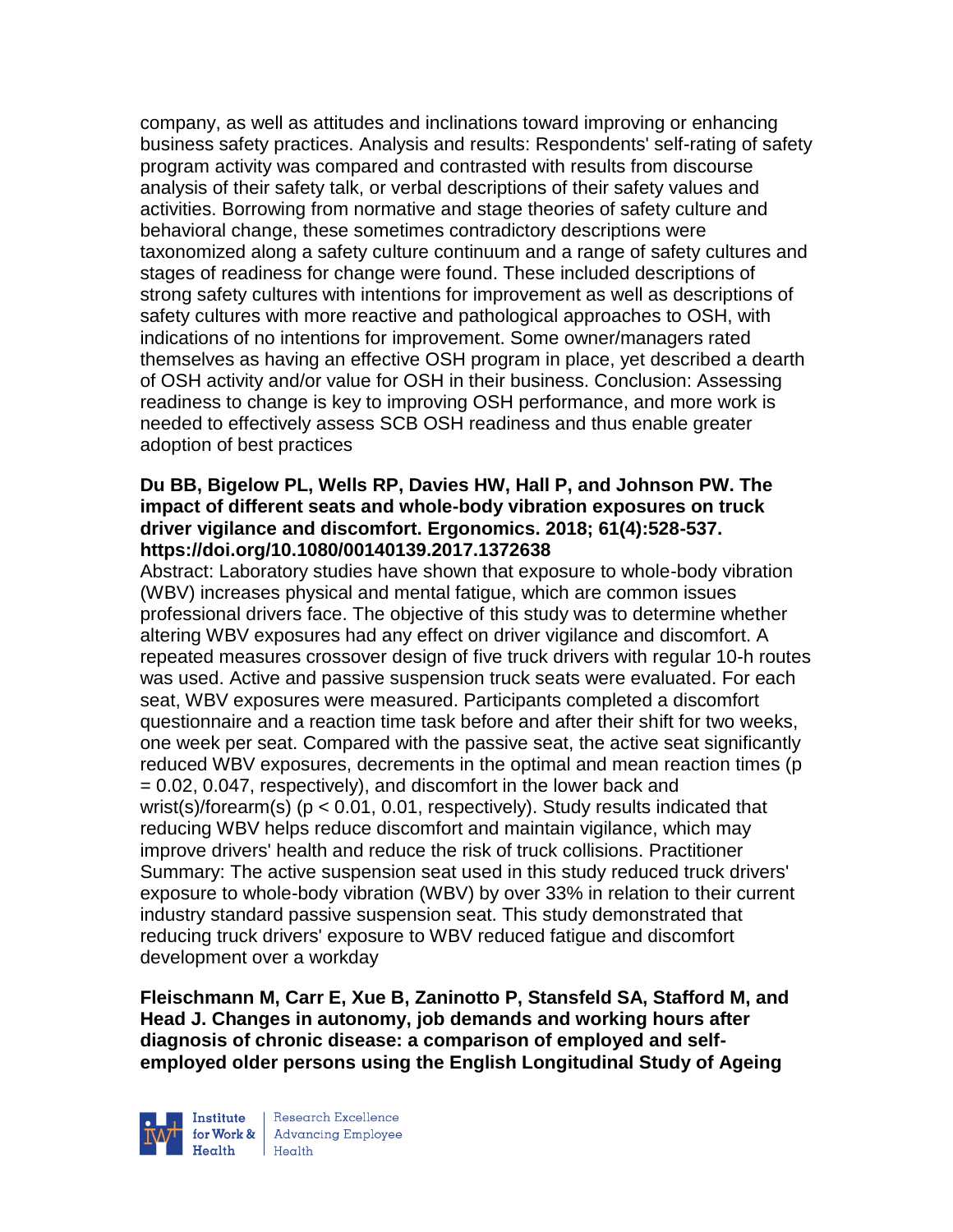## **(ELSA). Journal of Epidemiology & Community Health. 2018; 72(10):951- 957.**

# **https://doi.org/10.1136/jech-2017-210328 [open access]**

Abstract: BACKGROUND: Modifications in working conditions can accommodate changing needs of chronically ill persons. The self-employed may have more possibilities than employees to modify their working conditions. We investigate how working conditions change following diagnosis of chronic disease for employed and self-employed older persons. METHODS: We used waves 2-7 from the English Longitudinal Study of Ageing (ELSA). We included 1389 participants aged 50-60 years who reported no chronic disease at baseline. Using fixed-effects linear regression analysis, we investigated how autonomy, physical and psychosocial job demands and working hours changed following diagnosis of chronic disease. RESULTS: For employees, on diagnosis of chronic disease autonomy marginally decreased (-0.10, 95% CI -0.20 to 0.00) and physical job demands significantly increased (0.13, 95% CI 0.01 to 0.25), whereas for the self-employed autonomy did not significantly change and physical job demands decreased on diagnosis of chronic disease (-0.36, 95% CI -0.64 to -0.07), compared with prediagnosis levels. Psychosocial job demands did not change on diagnosis of chronic disease for employees or the selfemployed. Working hours did not change for employees, but dropped for selfemployed (although non-significantly) by about 2.8 hours on diagnosis of chronic disease (-2.78, 95% CI -6.03 to 0.48). CONCLUSION: Improvements in working conditions after diagnosis of chronic disease were restricted to the selfemployed. This could suggest that workplace adjustments are necessary after diagnosis of chronic disease, but that the self-employed are more likely to realise these. Policy seeking to extend working life should consider work(place) adjustments for chronically ill workers as a means to prevent early exit from work

#### **Hasle P and Refslund B. Intermediaries supporting occupational health and safety improvements in small businesses: development of typology and discussion of consequences for preventive strategies. Annals of Work Exposures and Health. 2018; 62(suppl\_1):S65-S71. https://doi.org/10.1093/annweh/wxy046**

Abstract: Intermediaries have been suggested as a potential source for improving Occupational Health and Safety (OHS) in small businesses (SBs), because SB due to their sheer number and limited managerial and financial resources typically have weak OHS management and higher occupational risks. SB furthermore typically has a reactive approach to OHS and do not seek out OHS assistance on their own. We propose, based on a large comparative study of SB and intermediaries, a general typology for intermediaries in relation to SB, and further, discuss the implications for preventive strategies in SB. We argue that there is a strong potential for improving OHS by including various intermediaries, however, the inclusion is not enough in itself. The interests of the intermediaries and the OHS improvement must be aligned, and the efforts across various



Research Excellence for Work & | Advancing Employee Health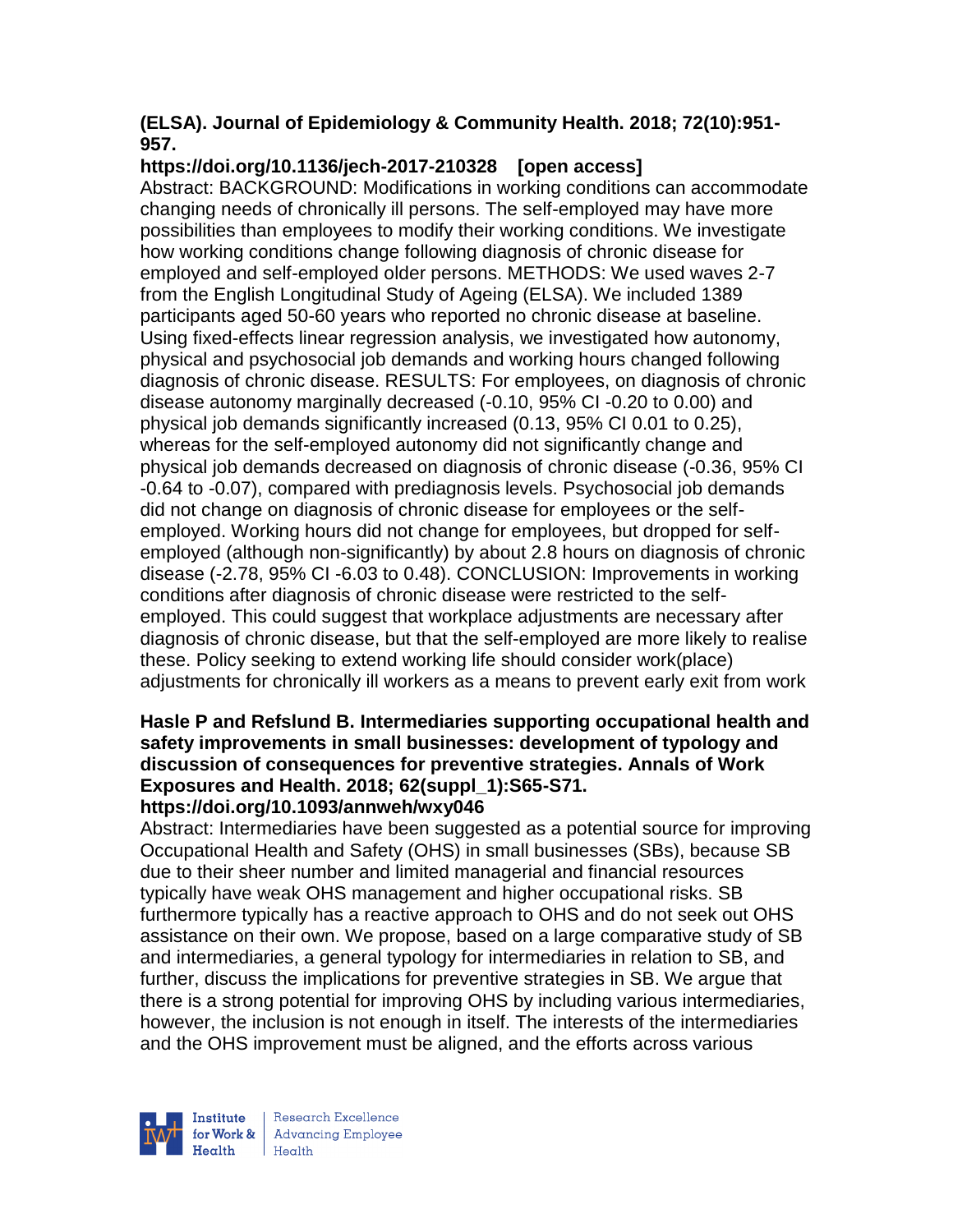intermediaries should be orchestrated among the key actors to maximize the outcome

**van den Heuvel SG, Vergeer R, and de Weerd M. The effect of a policy measure on work-related health risks: combine the quantitative and the qualitative. Policy and Practice in Health and Safety. 2018; 16(1):43-56. https://doi.org/10.1080/14773996.2017.1415421** 

**Ioannidis JPA. Rethink funding. Scientific American. 2018; 319(4):52-55. [doi unavailable as of Sept 28, 2018]**

## **Lewkowski K, Li IW, Fritschi L, Williams W, and Heyworth JS. A systematic review of full-shift, noise exposure levels among construction workers: are we improving? Annals of Work Exposures and Health. 2018; 62(7):771-782. https://doi.org/10.1093/annweh/wxy051**

Abstract: Context: Construction industry workers are at high risk of occupational noise exposure. Although regulations and guidelines for this industry specify the use of noise controls, workers continue to be exposed to hazardous noise levels. Objectives: The objectives of this study were (i) to collate and describe full-shift noise exposure experienced by construction workers; (ii) to review trends in fullshift exposure over time and between countries; and (iii) to identify any occupational categories within the construction industries that have higher levels of exposure. Results: Of the 1171 studies found using key terms, 25 contained noise exposure measurements that met our inclusion criteria. Sample populations were predominantly from large construction sites and primarily comprised occupations known to engage in noisy workplace activities. Studies spanned over 36 years with all having average full-shift noise exposure over 85 A-weighted decibels (dBA). No time trend in full-shift noise exposure levels for construction workers was observed. Construction workers in the subgroup occupations of mason, sheet metal workers, carpenters, concrete workers, and operating engineers consistently had mean LAeq,8h over the 85 dBA limit. Conclusion: Studies spanning 36 years in 10 countries consistently show construction workers have been exposed to hazardous noise levels. There has been no significant change over time of the average full-shift exposure levels of construction workers, including in all occupational subgroups except ironworkers. Some variability in full-shift measures is due to sampling methods and population characteristics and to a lesser extent, methods used to derive exposure levels

## **Malekinejad M, Horvath H, Snyder H, and Brindis CD. The discordance between evidence and health policy in the United States: the science of translational research and the critical role of diverse stakeholders. Health Research Policy and Systems. 2018; 16(1):81.**

**https://doi.org/10.1186/s12961-018-0336-7 [open access]** Abstract: BACKGROUND: There is often a discordance between health research evidence and public health policies implemented by the United States federal



Institute Research Excellence<br>
for Work & Advancing Employee<br>
Health Health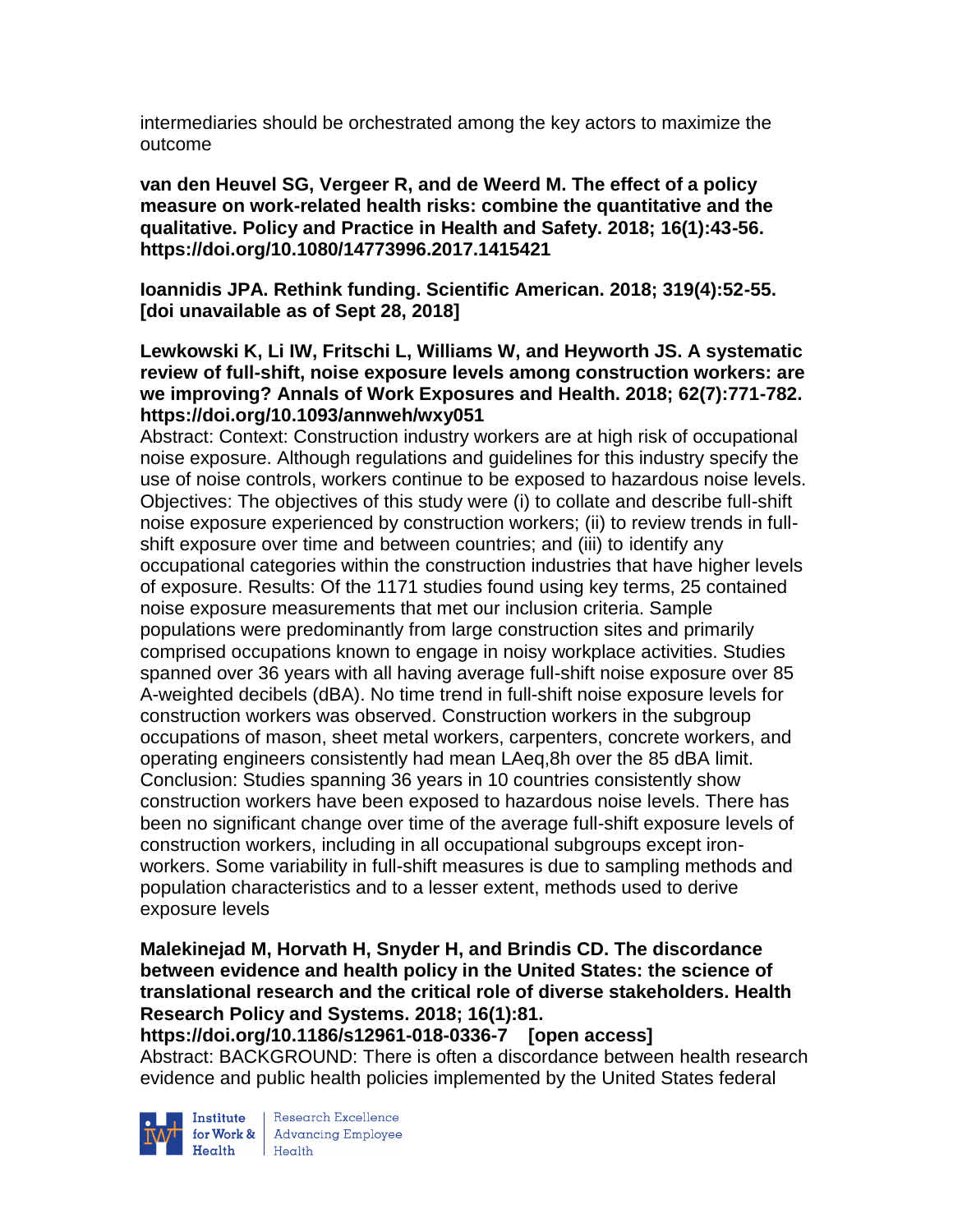government. In the process of developing health policy, discordance can arise through subjective and objective factors that are unrelated to the value of the evidence itself, and can inhibit the use of research evidence. We explore two common types of discordance through four illustrative examples and then propose a potential means of addressing discordance. DISCUSSION: In Discordance 1, public health authorities make recommendations for policy action, yet these are not based on high quality, rigorously synthesised research evidence. In Discordance 2, evidence-based public health recommendations are ignored or discounted in developing United States federal government policy. Both types could lead to serious risks of public health and clinical patient harms. We suggest that, to mitigate risks associated with these discordances, public health practitioners, health policy-makers, health advocates and other key stakeholders should take the opportunity to learn or expand their knowledge regarding current research methods, as well as improve their skills for appropriately considering the strengths and limitations of research evidence. This could help stakeholders to adopt a more nuanced approach to developing health policy. Stakeholders should also have a more insightful contextual awareness of these discordances and understand their potential harms. In Discordance 1, public health organisations and authorities need to acknowledge their own historical roles in making public health recommendations with insufficient evidence for improving health outcomes. In Discordance 2, policy-makers should recognise the larger impact of their decision-making based on minimal or flawed evidence, including the potential for poor health outcomes at population level and the waste of huge sums. In both types of discordance, stakeholders need to consider the impact of their own unconscious biases in championing evidence that may not be valid or conclusive. CONCLUSION: Public health policy needs to provide evidence-based solutions to public health problems, but this is not always done. We discuss some of the factors inhibiting evidence-based decisionmaking in United States federal government public health policy and suggest ways these could be addressed

**Pereira E, Hermann U, Han S, and AbouRizk S. Case-based reasoning approach for assessing safety performance using safety-related measures. Journal of Construction Engineering and Management. 2018; 144(9):04018088.**

**https://doi.org/10.1061/(ASCE)CO.1943-7862.0001546** 

**Purtle J, Le-Scherban F, Wang X, Shattuck PT, Proctor EK, and Brownson RC. Audience segmentation to disseminate behavioral health evidence to legislators: an empirical clustering analysis. Implementation Science. 2018; 13(1):121.**

# **https://doi.org/10.1186/s13012-018-0816-8 [open access]**

Abstract: BACKGROUND: Elected officials (e.g., legislators) are an important but understudied population in dissemination research. Audience segmentation is essential in developing dissemination strategies that are tailored for legislators

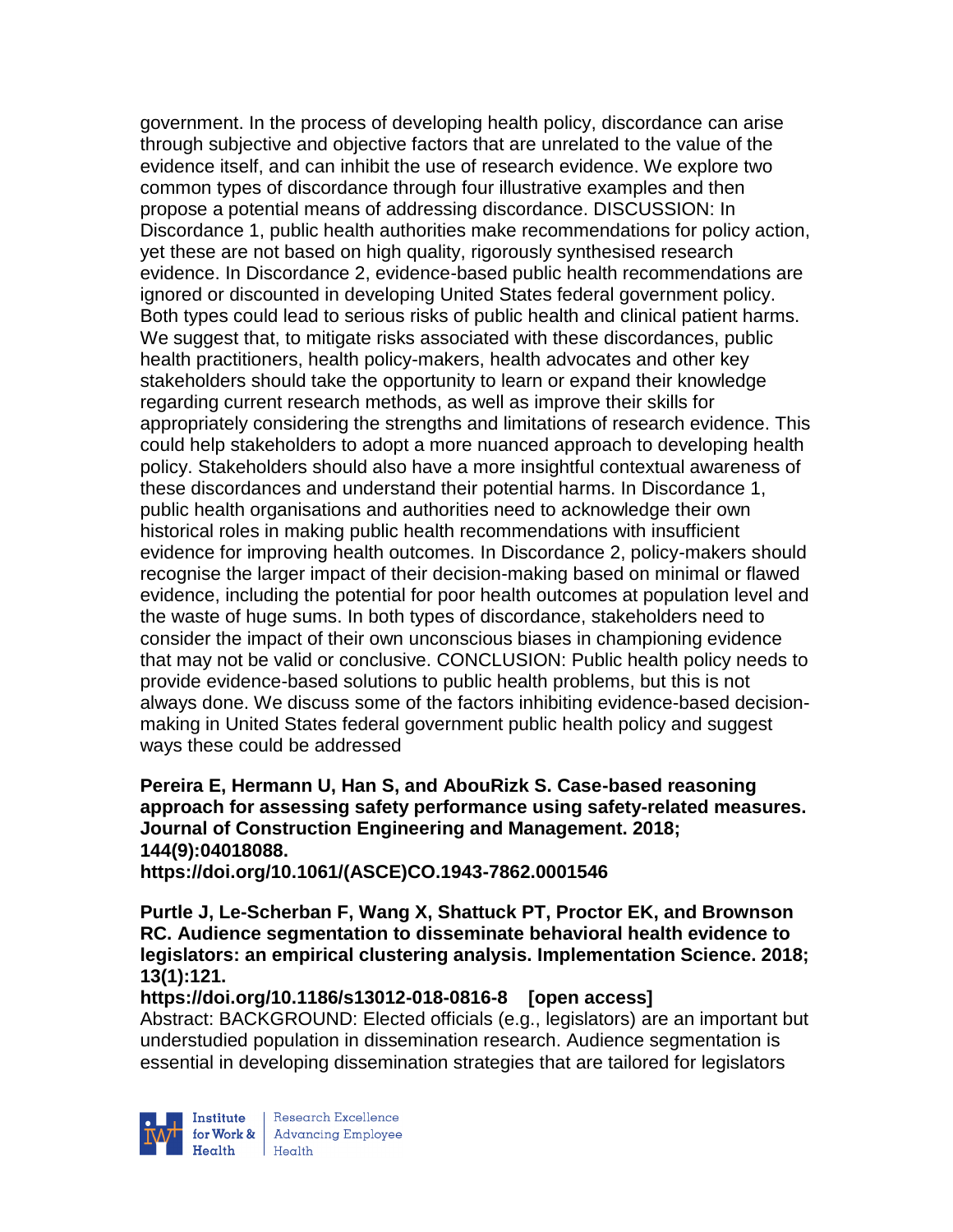with different characteristics, but sophisticated audience segmentation analyses have not been conducted with this population. An empirical clustering audience segmentation study was conducted to (1) identify behavioral health (i.e., mental health and substance abuse) audience segments among US state legislators, (2) identify legislator characteristics that are predictive of segment membership, and (3) determine whether segment membership is predictive of support for state behavioral health parity laws. METHODS: Latent class analysis (LCA) was used. Data were from a multi-modal (post-mail, e-mail, telephone) survey of state legislators fielded in 2017 ( $N = 475$ ). Nine variables were included in the LCA (e.g., perceptions of behavioral health treatment effectiveness, mental illness stigma). Binary logistic regression tested associations between legislator characteristics (e.g., political party, gender, ideology) and segment membership. Multi-level logistic regression assessed the predictive validity of segment membership on support for parity laws. A name was developed for each segment that captured its most salient features. RESULTS: Three audience segments were identified. Budget-oriented skeptics with stigma (47% of legislators) had the least faith in behavioral health treatment effectiveness, had the most mental illness stigma, and were most influenced by budget impact. This segment was predominantly male, Republican, and ideologically conservative. Action-oriented supporters (24%) were most likely to have introduced a behavioral health bill, most likely to identify behavioral health issues as policy priorities, and most influenced by research evidence. This was the most politically and ideologically diverse segment. Passive supporters (29%) had the greatest faith in treatment effectiveness and the least stigma, but were also least likely to have introduced a behavioral health bill. Segment membership was a stronger predictor of support for parity laws than almost all other legislator characteristics. CONCLUSIONS: State legislators are a heterogeneous audience when it comes to behavioral health. There is a need to develop and test behavioral health evidence dissemination strategies that are tailored for legislators in different audience segments. Empirical clustering approaches to audience segmentation are a potentially valuable tool for dissemination science

### **Remen T, Richardson L, Pilorget C, Palmer G, Siemiatycki J, and Lavoue J. Development of a coding and crosswalk tool for occupations and industries. Annals of Work Exposures and Health. 2018; 62(7):796-807. https://doi.org/10.1093/annweh/wxy052**

Abstract: Introduction: Job coding into a standard occupation or industry classification is commonly performed in occupational epidemiology and occupational health. Sometimes, it is necessary to code jobs into multiple classifications or to convert job codes from one classification to another. We developed a generic tool, called CAPS-Canada (http://www.caps-canada.ca/), that combines a computer-assisted coding tool covering seven International, Canadian and US occupation and industry classifications and an assistant facilitating crosswalks from one classification to another. The objectives of this paper are to present the different functions of the CAPS-Canada tool and to



Research Excellence for Work & | Advancing Employee Health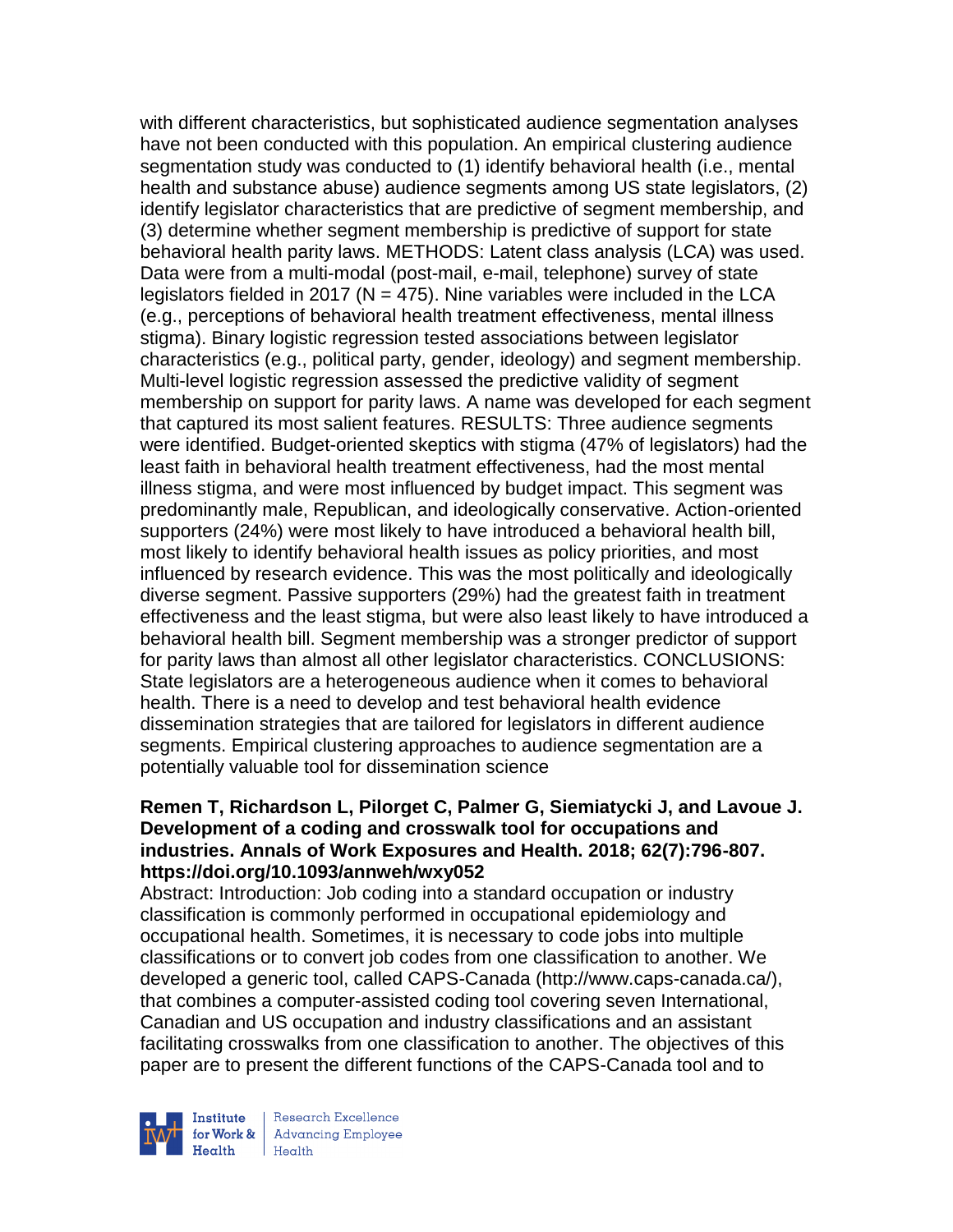assess their contribution through an inter-rater reliability study. Method: The crosswalk assistant was built based on a database of >30,000 jobs coded during a previous project. We evaluated to what extent it would allow automatic translation between pairs of classifications. The influence of CAPS-Canada on agreement between coders was assessed through an inter-rater reliability study comparing three approaches: manual coding, coding with CAPS-Canada without the crosswalk assistant, and coding with the complete tool. The material for this trial consisted of a random sample of 1000 jobs extracted from a case-control study and divided into three subgroups of equivalent size. Results: Across the classification systems, the crosswalk assistant would provide useful information for 83-99% of jobs (median 95%) in a population similar to ours. Eighteen to eighty-one percent of jobs (median 56%) could be entirely automatically recoded. Based on our sample of 1000 jobs, inter-rater reliability in occupation coding ranged from 35.7 to 66.5% (median 53.7%) depending on the combination of classification/resolution. Compared with manual coding, the use of CAPS-Canada substantially improved inter-rater reliability. Conclusion: CAPS-Canada is an attractive alternative to manual coding and is particularly relevant for coding a job into multiple classifications or for recoding jobs into other classifications

### **Rohlman DS, Campo S, Hall J, Robinson EL, and Kelly KM. What could Total Worker Health look like in small enterprises? Annals of Work Exposures and Health. 2018; 62(suppl\_1):S34-S41. https://doi.org/10.1093/annweh/wxy008**

Abstract: Small enterprises have fewer resources, are more financially precarious, and have higher rates of occupational injury and illness compared with larger enterprises. Interventions that address the promotion of health and well-being in addition to traditional occupational safety and health hazards, a Total Worker Health(R) (TWH) approach, may be effective in reducing injuries and preventing illness. However, little research has examined the impact of TWH interventions in small enterprises. The aim of this research was to explore and characterize health and safety practices, policies, and programs in small Midwestern enterprises from a TWH perspective. Utilizing a case studies approach, site visits were conducted with small business, between 10 and 250 employees, from 2014 through 2016 and included workplace audits and interviews with multiple employees in varying roles within each organization. Both open and closed coding were used to identify specific themes. Eight themes emerged from the site visits: value and return on investment, organizational factors, program design, engaging employees, low-cost strategies, evaluation, and integration. These themes overlapped with both the National Institute for Occupational Safety and Health's (NIOSH) Essential Elements of TWH and the NIOSH Fundamentals. Industry sector and enterprise size also affect resources and integration of these resources. As TWH expands to organizations of all sizes, it is necessary to address the unique needs of smaller enterprises



Research Excellence for Work & | Advancing Employee  $H_{\text{eath}}$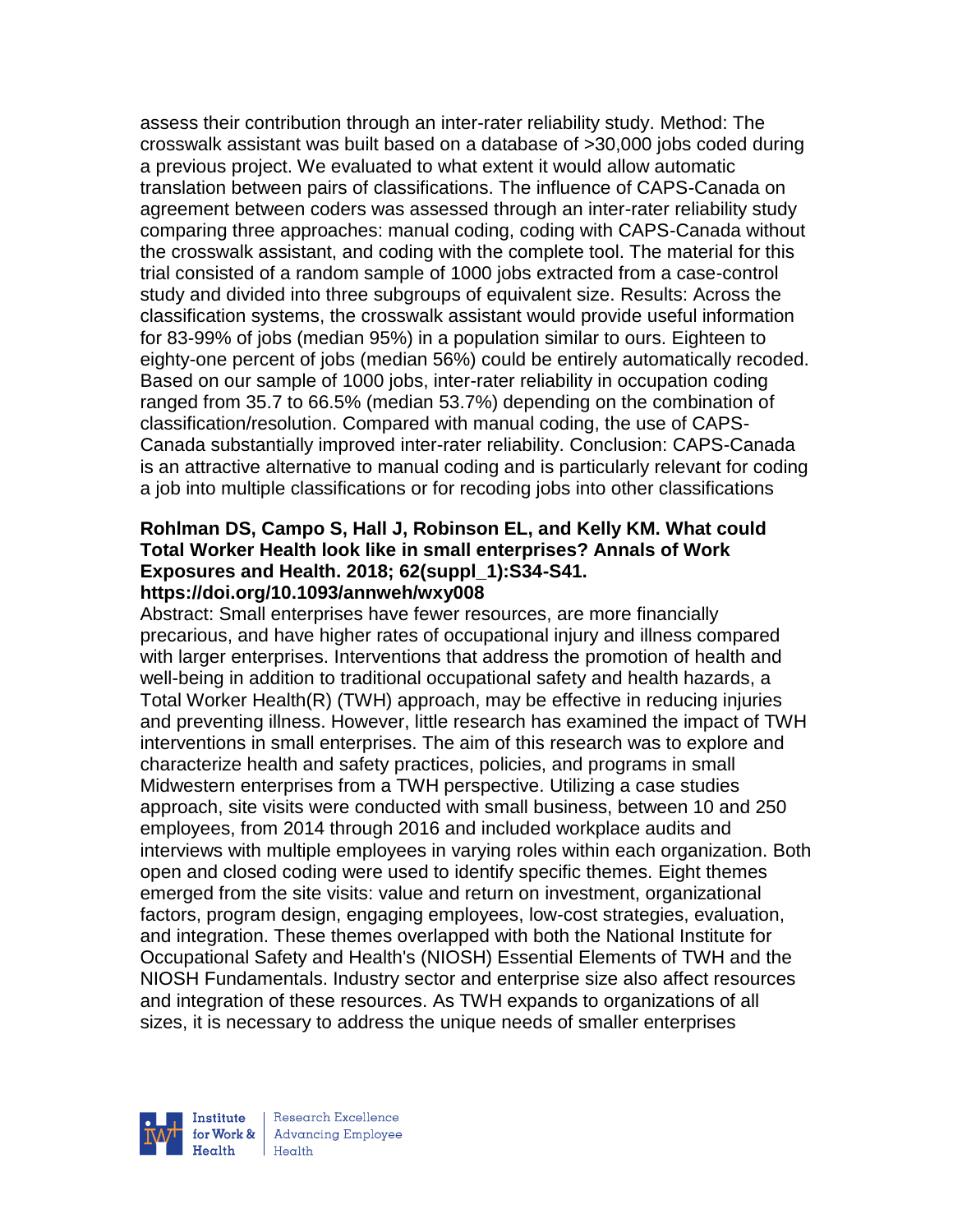**Sandhu H, Underwood M, Furlan AD, Noyes J, and Eldabe S. What interventions are effective to taper opioids in patients with chronic pain? British Medical Journal. 2018; 362:k2990. https://doi.org/10.1136/bmj.k2990** 

**Sevak P, O'Neill J, Houtenville A, and Brucker D. State and local determinants of employment outcomes among individuals with disabilities. Journal of Disability Policy Studies. 2018; 29(2):119-128. https://doi.org/10.1177/1044207318782676** 

## **Visser S, van der Molen HF, Sluiter JK, and Frings-Dresen MHW. The process evaluation of two alternative participatory ergonomics intervention strategies for construction companies. Ergonomics. 2018; 61(9):1156-1172. https://doi.org/10.1080/00140139.2018.1454514**

Abstract: To gain insight into the process of applying two guidance strategies face-to-face (F2F) or e-guidance strategy (EC) - of a Participatory Ergonomics (PE) intervention and whether differences between these guidance strategies occur, 12 construction companies were randomly assigned to a strategy. The process evaluation contained reach, dose delivered, dose received, precision, competence, satisfaction and behavioural change of individual workers. Data were assessed by logbooks, and questionnaires and interviews at baseline and/or after six months. Reach was low (1%). Dose delivered (F2F: 63%; EC: 44%), received (F2F: 42%; EC: 16%) were not sufficient. The precision and competence were sufficient for both strategies and satisfaction was strongly affected by dose received. For behavioural change, knowledge (F2F) and culture (EC) changed positively within companies. Neither strategy was delivered as intended. Compliance to the intervention was low, especially for EC. Starting with a face-to-face meeting might lead to higher compliance, especially in the EC group. Practitioner Summary: This study showed that compliance to a face-toface and an e-guidance strategy is low. To improve the compliance, it is advised to start with a face-to-face meeting to see which parts of the intervention are needed and which guidance strategy can be used for these parts. TRIAL REGISTRATION: ISRCTN73075751

## **Wickizer TM, Franklin GM, and Fulton-Kehoe D. Innovations in occupational health care delivery can prevent entry into permanent disability: 8-year follow-up of the Washington State Centers for Occupational Health and Education. Medical Care. 2018; [Epub ahead of print]. https://doi.org/10.1097/MLR.0000000000000991**

Abstract: BACKGROUND: Long-term work disability is known to have an adverse effect on the nation's labor force participation rate. To reduce long-term work disability, the Washington State Department of Labor and Industries established a quality improvement initiative that created 2 pilot Centers of Occupational Health and Education (COHE). OBJECTIVES: To document the level of work disability in a sample of injured workers with musculoskeletal injuries and to examine (8-y) work disability outcomes associated with the COHE health care



Institute Research Excellence<br>for Work & Advancing Employee<br>Health Health Health Health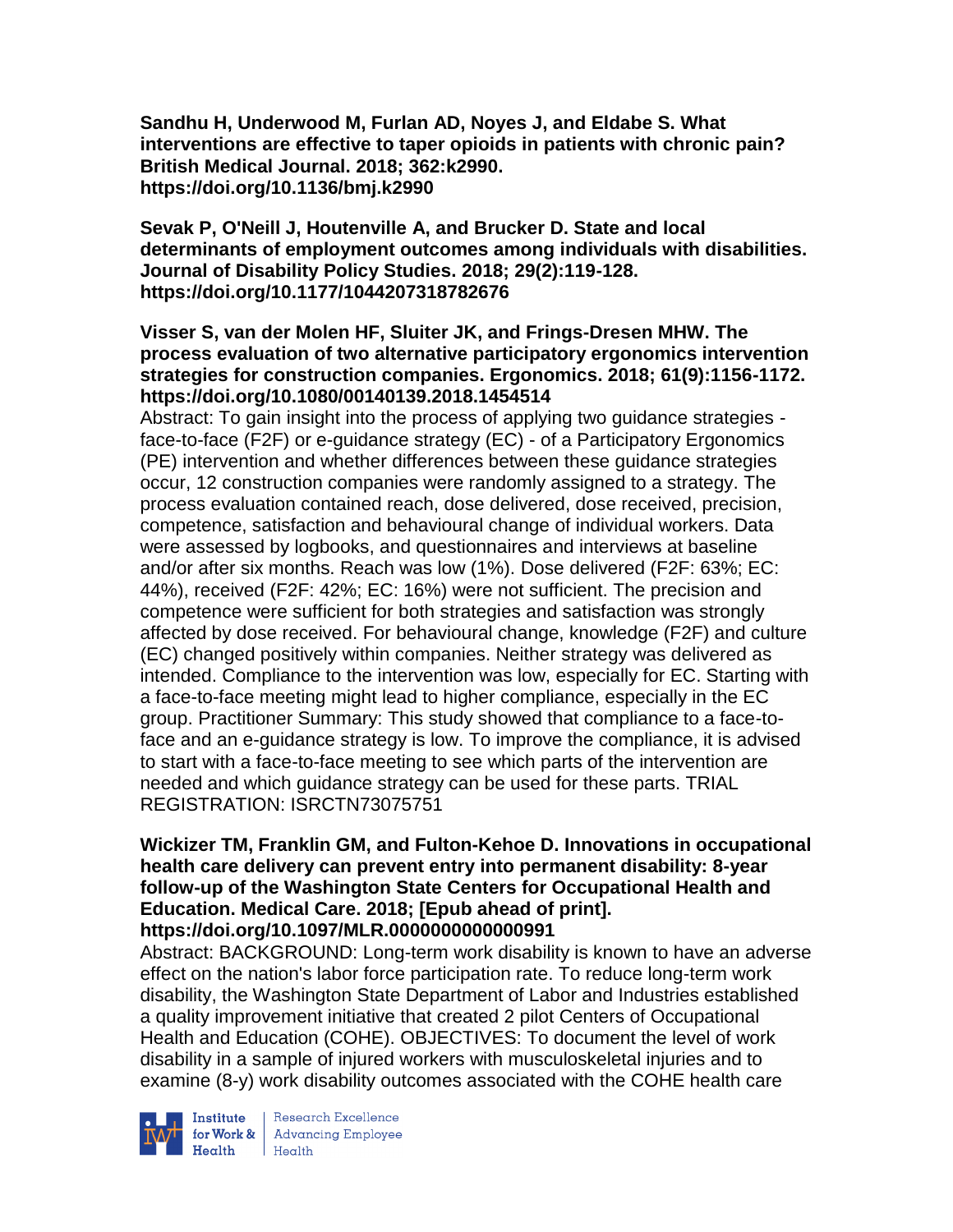model. RESEARCH DESIGN: Prospective nonrandomized intervention study with nonequivalent comparison group using difference-in-difference regression models. SUBJECTS: Intervention group represents 18,790 workers with musculoskeletal injuries treated by COHE providers. Comparison group represents 20,992 workers with similar injuries treated within the COHE catchment area by non-COHE providers. MEASURES: Long-term disability outcomes include: (1) on disability 5 years after injury; (2) received a state pension for total permanent disability; (3) received total disability income support through the Social Security Disability Insurance program; or (4) a combined measure including any one of the 3 prior measures. RESULTS: COHE patients had a 30% reduction in the risk of experiencing long-term work disability (odds ratio=0.70, P=0.02). The disability rate (disability days per 1000 persons) over the 8-year follow-up for the intervention and comparison groups, respectively, was 49,476 disability days and 75,832 disability days. CONCLUSIONS: Preventing long-term work disability is possible by reorganizing the delivery of occupational health care to support effective secondary prevention in the first 3 months following injury. Such interventions may have promising beneficial effects on reversing the nation's progressively worsening labor force participation rate.This is an open-access article distributed under the terms of the Creative Commons Attribution-Non Commercial-No Derivatives License 4.0 (CCBY-NC-ND), where it is permissible to download and share the work provided it is properly cited. The work cannot be changed in any way or used commercially without permission from the journal. http://creativecommons.org/licenses/by-ncnd/4.0/

## **Yang L, Hu L, Hipp JA, Imm KR, Schutte R, Stubbs B, Colditz GA, and Smith L. Cross-sectional associations of active transport, employment status and objectively measured physical activity: analyses from the National Health and Nutrition Examination Survey. Journal of Epidemiology & Community Health. 2018; 72(9):764-769.**

## **https://doi.org/10.1136/jech-2017-210265**

Abstract: BACKGROUND: To investigate associations between active transport, employment status and objectively measured moderate-to-vigorous physical activity (MVPA) in a representative sample of US adults. METHODS: Crosssectional analyses of data from the National Health and Nutrition Examination Survey. A total of 5180 adults (50.2 years old, 49.0% men) were classified by levels of active transportation and employment status. Outcome measure was weekly time spent in MVPA as recorded by the Actigraph accelerometer. Associations between active transport, employment status and objectively measured MVPA were examined using multivariable linear regression models adjusted for age, body mass index, race and ethnicity, education level, marital status, smoking status, working hour duration (among the employed only) and self-reported leisure time physical activity. RESULTS: Patterns of active transport were similar between the employed (n=2897) and unemployed (n=2283), such that 76.0% employed and 77.5% unemployed engaged in no active transport. For